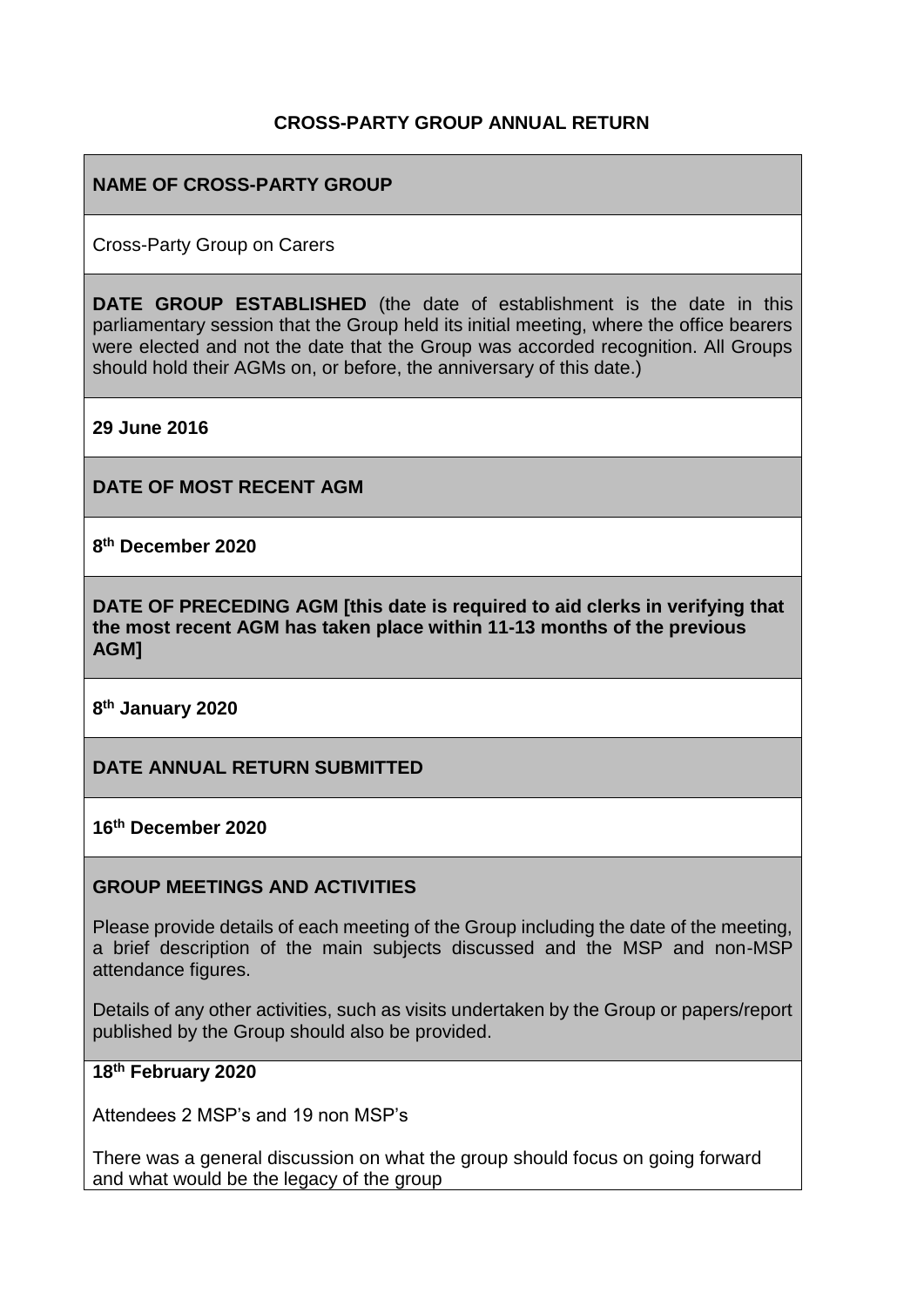## **9 th June 2020**

Attendees 4 MSP's, 35 Non-MSP's

This meting was held on Zoom as it was during the lockdown for COVID 19 – the meeting focused on the changes that were happening due to COVID-19 and the issues affecting carers due to COVID 19.

There was also a call to have one of the members removed from the group this was put to the group and they agreed that he should be removed.

## **22nd September 2020**

Attendees 3 MSP's, 26 Non-MSP's

There were three presentations on research that had been done with young carers during COVID-19, make carers count from Oxfam and how use of SDS had changed during COVID 19

## **8 th December 2020 - AGM**

Attendees 2 MSP, 14 Non – MSP's

There was a presentation on student carer research into the issues for them attending further and higher education

The convenors were proposed and seconded and re-elected, as was the Secretariat. The minutes were agreed and adopted.

As the session was to end next year the group decided to re-elect the current office bearers. There is one meeting left to happen in February 2021 before the session ends

## **MSP MEMBERS OF THE GROUP**

Please provide names and party designation of all MSP members of the Group.

Claudia Beamish (Scottish Labour Party)

Adam Tomkins (Scottish Conservative and Unionist Party)

Alex Cole – Hamilton (Scottish Liberal Democrats)

Clare Adamson (Scottish National Party)

Joan McAlpine (Scottish National Party)

Johann Lamont (Scottish Labour)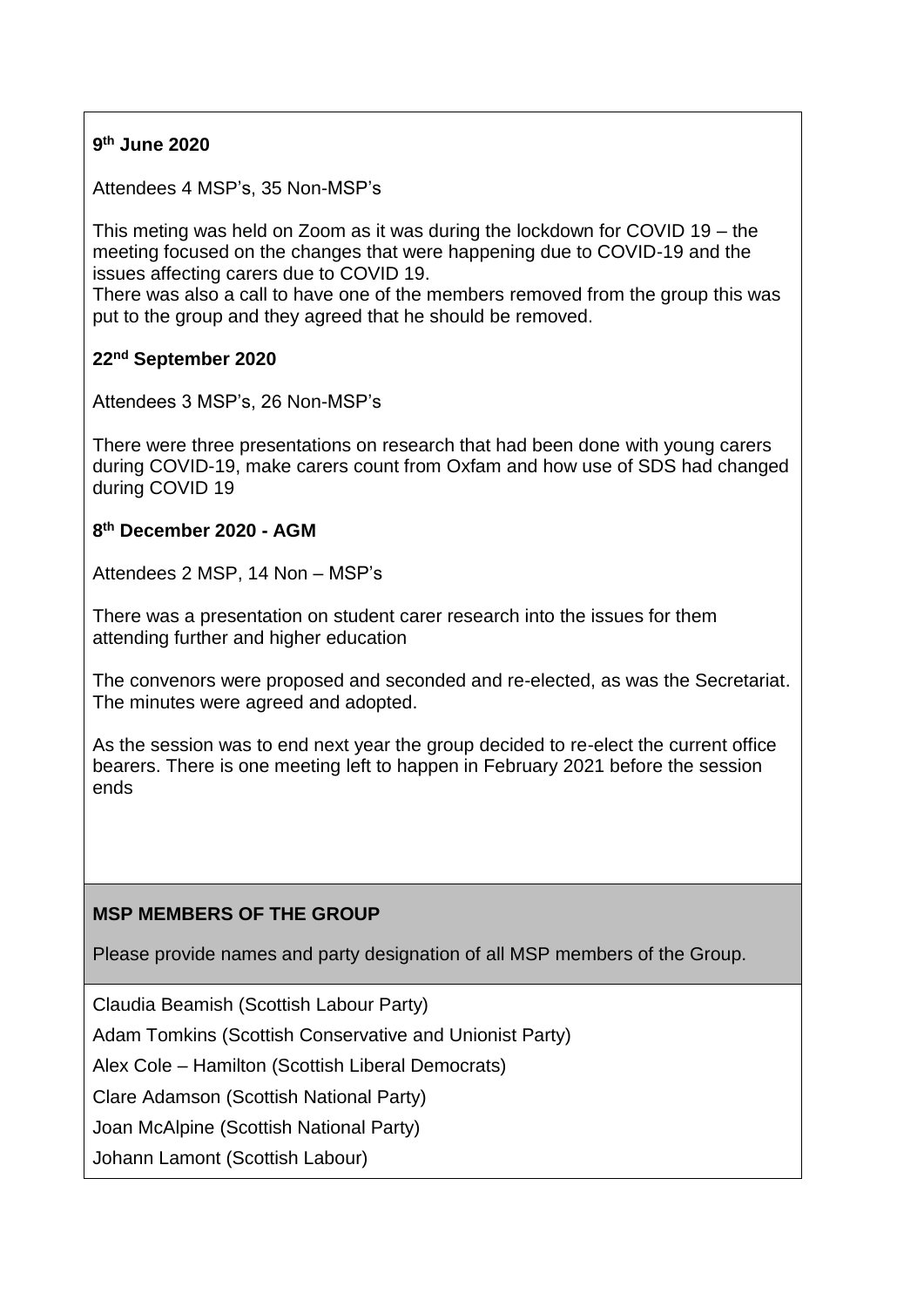Monica Lennon (Scottish Labour)

Rhoda Grant (Scottish Labour)

Donald Cameron (Scottish Conservative and Unionist Party)

# **NON-MSP MEMBERS OF THE GROUP**

For organisational members please provide only the name of the organisation, it is not necessary to provide the name(s) of individuals who may represent the organisation at meetings of the Group.

| Individuals   | Lorraine Allan<br><b>Celia Sweeney</b><br><b>Michael Grieve</b><br>Carolynne Hunter<br>Clare Lally - Steele<br><b>Cath Purdie</b><br><b>Linsey Currie</b><br><b>Christine Farquhar</b><br>Moira McWhinnie                                                                                                                                                                                                                                                |
|---------------|----------------------------------------------------------------------------------------------------------------------------------------------------------------------------------------------------------------------------------------------------------------------------------------------------------------------------------------------------------------------------------------------------------------------------------------------------------|
| Organisations | <b>Edinburgh Carers Council</b><br><b>First Hand</b><br>Learning Disability Alliance Scotland<br><b>Leonard Cheshire Disability</b><br><b>North West Carers</b><br>Tide<br><b>VERG Scotland</b><br><b>Psychiatric Rights Scotland</b><br><b>Stroke Association</b><br><b>One Parent Families</b><br><b>Life Story Network</b><br><b>One Parent Families</b><br>Care Inspectorate<br>Tide<br><b>Scottish Youth Parliament</b><br><b>Shared Lives Plus</b> |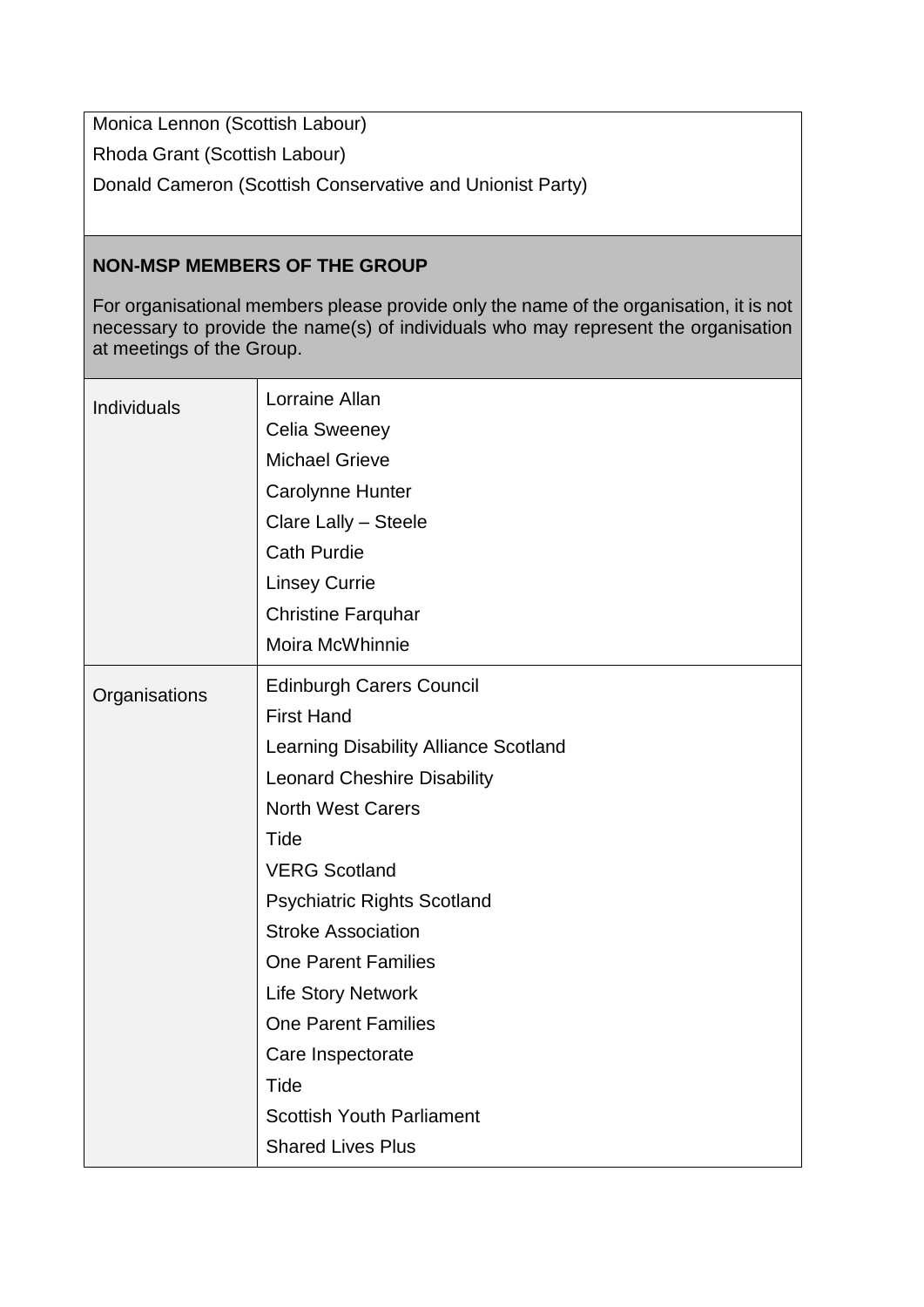| <b>Scottish Government</b>                                                           |
|--------------------------------------------------------------------------------------|
| <b>Big Lottery Fund</b>                                                              |
| <b>PASDA</b>                                                                         |
| <b>Alliance Scotland</b>                                                             |
| <b>Coalition of Carers in Scotland</b>                                               |
| <b>Falkirk and Clackmannanshire Carers Centre</b>                                    |
| <b>MND Scotland</b>                                                                  |
| <b>Skills Development Scotland</b>                                                   |
| <b>Alzheimer Scotland</b>                                                            |
| <b>Renfrewshire Carers Centre</b>                                                    |
| Salvensen Mindroom Centre                                                            |
| <b>Shared Care Scotland</b>                                                          |
| Hospice UK                                                                           |
| <b>Life Changes Trust</b>                                                            |
| <b>Carers Scotland</b>                                                               |
| Support in Mind Scotland                                                             |
| <b>Headway UK</b>                                                                    |
| <b>Centrica Carers Network</b>                                                       |
| CAB, Kinship Carers                                                                  |
| <b>CAS Kinship Carer Project</b>                                                     |
| <b>STUC</b>                                                                          |
| <b>Central Carers</b>                                                                |
| <b>Borders Carers Centre</b>                                                         |
| Soroptimist International (Scotland) / Support In Mind Scotland                      |
| Division of Clinical Psychology in Scotland, British<br><b>Psychological Society</b> |
| Scottish Families Affected by Alcohol and Drugs                                      |
| <b>Mental Welfare Commission</b>                                                     |
| <b>Carers Trust Scotland (secretariat)</b>                                           |
| <b>Enable Scotland</b>                                                               |
| <b>MS Society Scotland</b>                                                           |
| <b>Dementia Carer Voices</b>                                                         |
| <b>Scottish Youth Parliament</b>                                                     |
| <b>Disability Agenda Scotland</b>                                                    |
| <b>PAMIS</b>                                                                         |
|                                                                                      |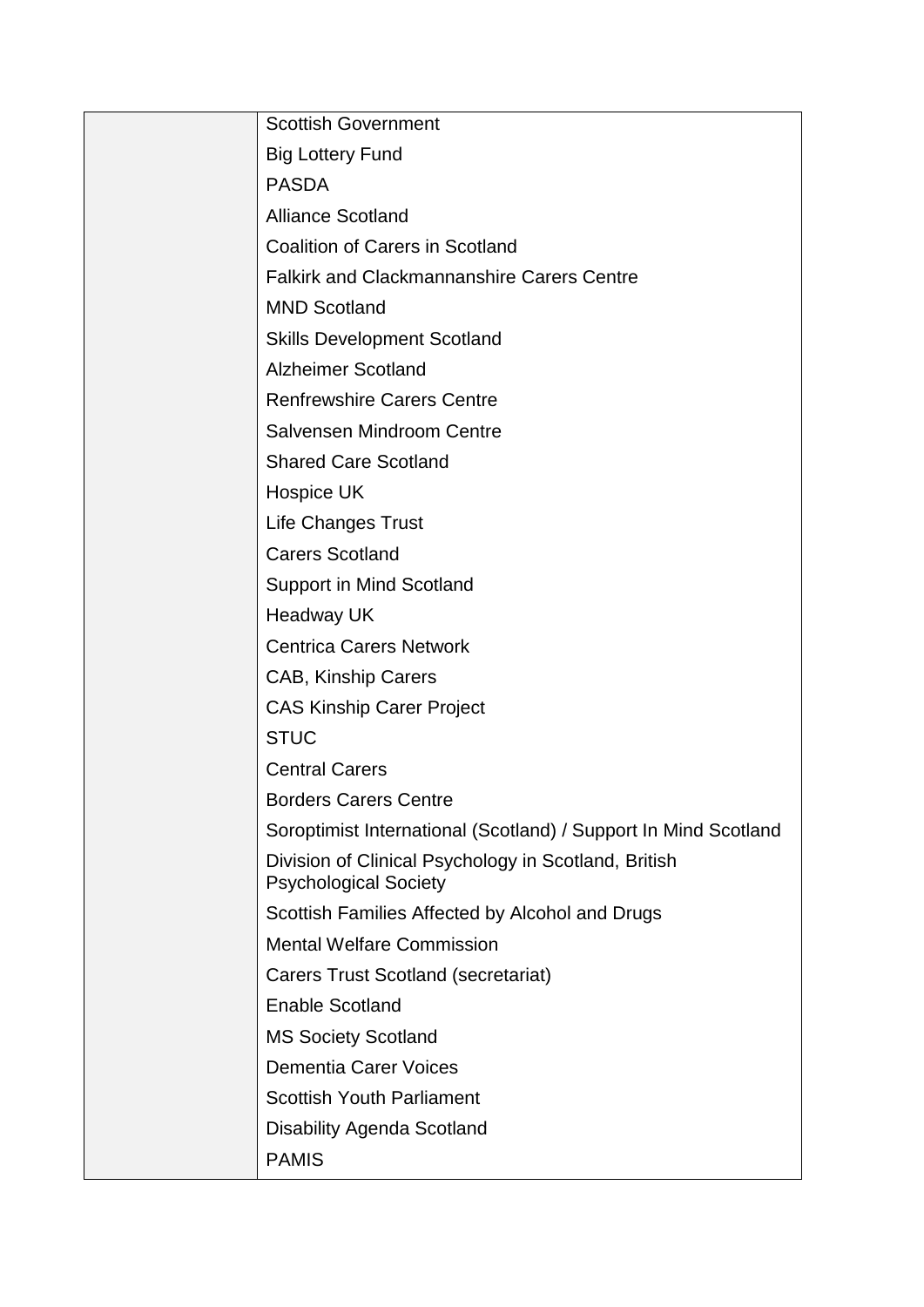| Scottish Commission on Learning Disability    |
|-----------------------------------------------|
| Scottish Young Carers Services Alliance       |
| Leuchie House                                 |
| <b>Ayrshire Children's Services</b>           |
| <b>Church of Scotland</b>                     |
| <b>Families Outside</b>                       |
| Care Inspectorate                             |
| The Butterfly Trust                           |
| <b>Camphill Scotland</b>                      |
| <b>Association of Family Therapy Scotland</b> |
| B-eat                                         |
| North West Carers Centre, Edinburgh           |
| Scottish Independent Advocacy Alliance        |
| <b>SPAEN</b>                                  |
| <b>Edinburgh Carers Council</b>               |
| <b>Marie Curie</b>                            |
| <b>MECOPP</b>                                 |
| Parkinson's UK                                |
| Scottish Huntington's Association             |
| University of Edinburgh                       |
| University of Aberdeen                        |
| <b>East Ayrshire Carers Centre</b>            |
| South Lanarkshire College                     |
| <b>Queen Margaret University</b>              |
| Perth College UHI                             |
| <b>Glasgow Caledonian University</b>          |
| <b>Edinburgh Young Carers</b>                 |
| <b>Ayrshire College</b>                       |
| <b>Quarriers Moray Carers</b>                 |
| Helensburgh & Lomond Carers SCIO              |
| North Lanarkshire Carers Together             |
| <b>Psychological Society</b>                  |
| The Borders Carers Centre SCIO                |
| <b>Stroke Association</b>                     |
| <b>Standard Life Carers Network</b>           |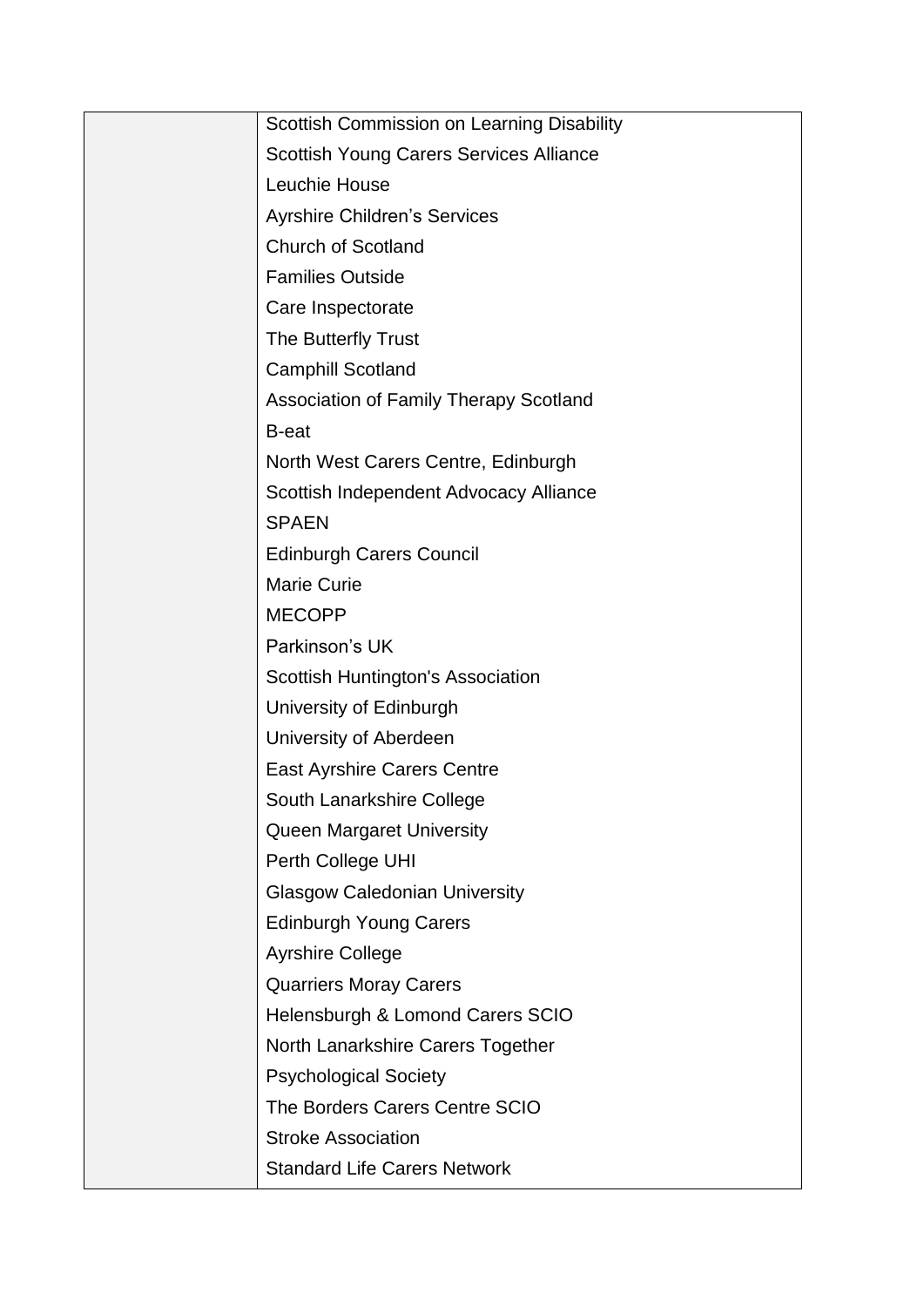# **GROUP OFFICE BEARERS**

Please provide names for all office bearers. The minimum requirement is that two of the office bearers are MSPs and one of these is Convener – beyond this it is a matter for the Group to decide upon the office bearers it wishes to have. It is permissible to have more than one individual elected to each office, for example, co-conveners or multiple deputy conveners.

| Convener               | Mark Griffin MSP (Co-convenor)                                                   |
|------------------------|----------------------------------------------------------------------------------|
| <b>Deputy Convener</b> | Tom Arthur MSP (Co-convenor)                                                     |
| Secretary              | <b>Paul Traynor Carers Trust Scotland</b><br>Karen Maloney Carers Trust Scotland |
| Treasurer              | N/A                                                                              |

# **FINANCIAL BENEFITS OR OTHER BENEFITS RECEIVED BY THE GROUP**

Please provide details of any financial or material benefit(s) received from a single source in a calendar year which has a value, either singly or cumulatively, of more than £500. This includes donations, gifts, hospitality or visits and material assistance such as secretariat support.

Details of material support should include the name of the individual providing support, the value of this support over the year, an estimate of the time spent providing this support and the name of the organisation that this individual is employed by / affiliated to in providing this support.

Groups should provide details of the date on which the benefit was received, the value of the benefit and a brief description of the benefit.

Carers Trust Scotland – staff time approx. £1500 per year (attendance @4 meetings a year and 2-day administration for each meeting)